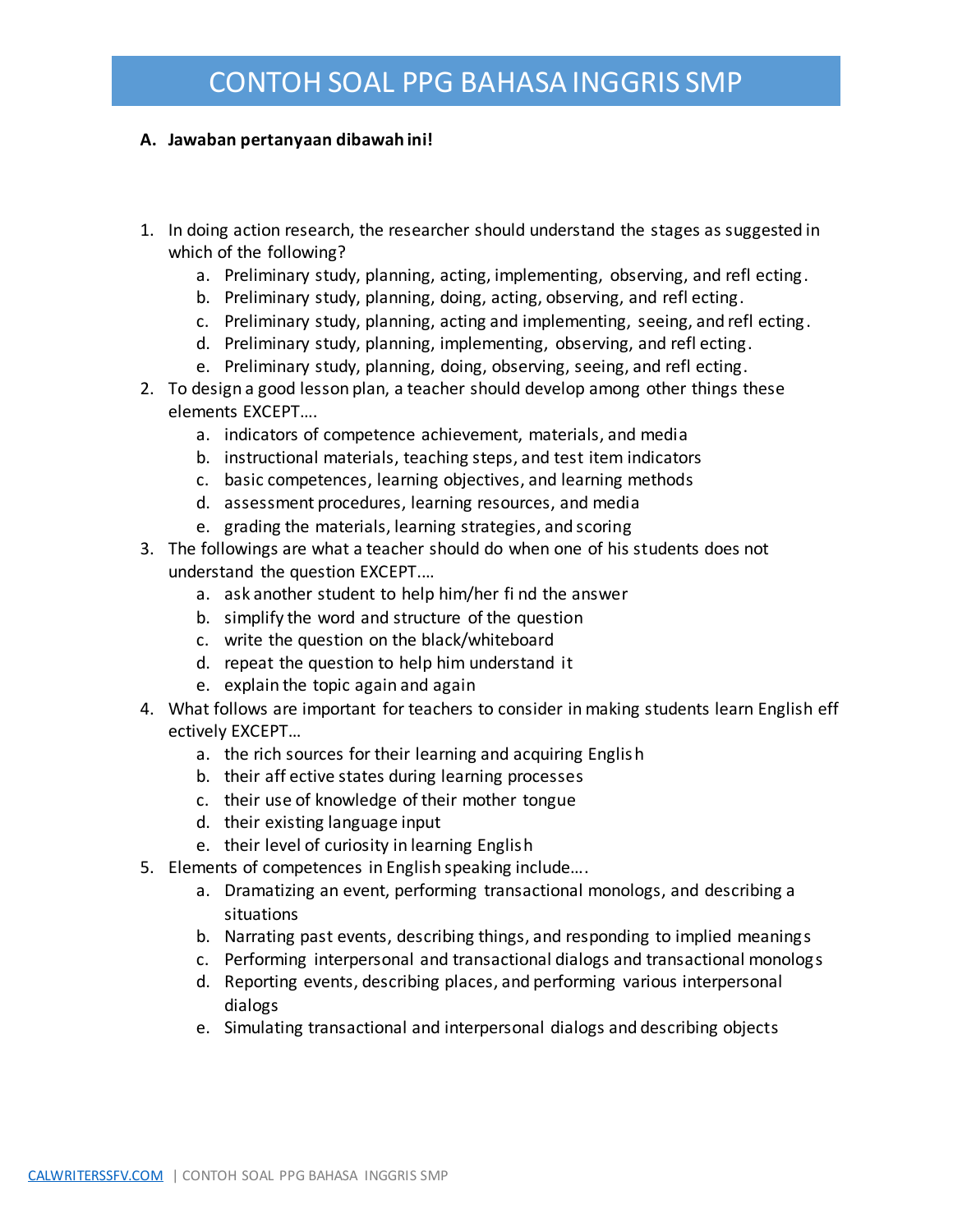## CONTOH SOAL PPG BAHASA INGGRIS SMP

- 6. What is the teacher's empathetic communication strategy when he/she knows that his/her student answers the question wrongly?
	- a. Tell him/her to pay attention to the material more seriously.
	- b. Ask her classmate to help him/her respond to the question.
	- c. Instruct him/her to read the learning material for the second time.
	- d. Ask him/her to do it at home as homework.
	- e. Repeat the question to help him/her answer the question correctly.
- 7. Mr. Dika is aware that his students consistently make grammatical errors in his grammar class. He then designs to conduct classroom action research by applying which of the following strategies?
	- a. Communicative language teaching.
	- b. Inductive method.
	- c. Contrastive analysis.
	- d. Mind-mapping.
	- e. Error analysis.
- 8. Utilizing strategies to motivate students' learning is among key factors in making students successful in learning English because it may.…
	- a. help students set their own achievable learning objectives
	- b. make the students enthusiastic about the teacher in learning
	- c. create a pleasant, relaxed and enjoyable learning environment
	- d. make students active participants in completing language tasks
	- e. use achievable and relevant learning materials helpful for students
- 9. Read the passage below.

When we were children, Hassan and I used to climb the poplar trees in the driveway of the father's house and annoy the neighbors by refl ecting sunlight into their homes with a shard of mirror. We would sit across from each other \_\_\_\_\_, our naked feet dangling, our trouser pockets fi lled with dried mulberries and walnuts. We took turns with the mirror as we ate mulberries, pelted each other with them, giggling, laughing. I can still see Hassan up on that tree, sunlight fl ickering through the leaves on his almost perfectly round face, a face like a Chinese doll chiseled from hardwood: his fl at, broad nose and slanting, narrow eyes like bamboo leaves, eyes that looked, depending on the light, gold, green, even sapphire. I can still see his tiny low-set ears and that pointed stub of a chin, a meaty appendage that looked like it was added as a mere afterthought. And the cleft lip, just off mid-line, where the Chinese doll maker's instrument may have slipped, or  $\qquad \qquad$ .

Which option best completes the second blank space in the passage?

- a. perhaps he had simply grown tired and carelessly
- b. perhaps he had simply gone tired and become careless
- c. perhaps he had simply grown tiredly and carelessly
- d. perhaps he had simply become tiring and careless
- e. perhaps he had simply grown tired and careless